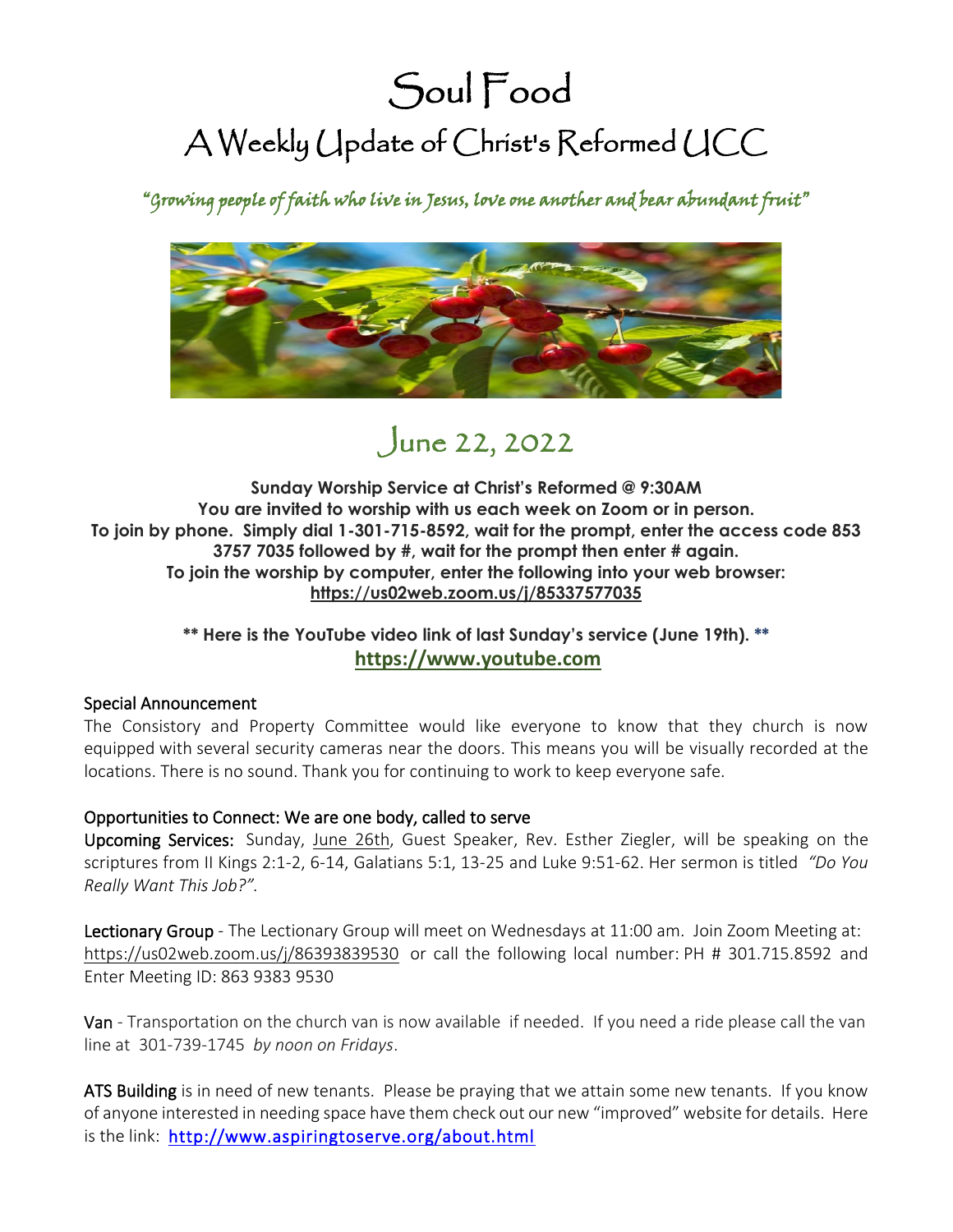Rev. Norville will be on vacation from June 20<sup>th</sup> through June 26<sup>th</sup>.

Special Speaker – Rev. Esther Ziegler will be preaching the June  $26<sup>th</sup>$  service. Please make her feel welcome.

Office Closed - Office will be closed on July 4<sup>th</sup> due to the holiday.

Faith Mentzer will be sharing in the service on  $July 17<sup>th</sup>$ .

National Christian Choir – Many of you have enjoyed their ministry. They are coming to Hagerstown. They will be at Saint Ann Catholic Church on Sunday, July 24<sup>th</sup> at 6:00 pm. Seating is available at 5 pm.

Directory – Our Church Directory needs updating and we need your help. Take a look at your information in the directory and let Cheryl know of any changes that need to be made. She can be reached at the church between 8 am and 3 pm M-F or email her at: [Cheryl.crc@myactv.net.](mailto:Cheryl.crc@myactv.net) Please update your information by July 8, 2022.

#### Calendar Events

| June 22    | 11 AM Lectionary                                                         |
|------------|--------------------------------------------------------------------------|
| June 26    | Third Sunday of Pentecost with Rev. Esther Ziegler                       |
| July 3     | Fourth Sunday after Pentecost                                            |
| July 4     | Office Closed - Holiday                                                  |
| July 6     | 11 AM Lectionary                                                         |
| July 10    | Fifth Sunday after Pentecost (Confirmation Class meeting w/ Care Givers) |
| July 13    | 11 AM Lectionary                                                         |
| July 14-17 | Youth Missions Trip                                                      |
| July 17    | Sixth Sunday after Pentecost w/Faith Metzner sharing                     |
| July 20    | 11 AM Lectionary                                                         |
| July 24    | Seventh Sunday after Pentecost                                           |
| July 27    | 11 AM Lectionary                                                         |
| July 31    | Picnic at Black Rock Pavilion                                            |
| August 3   | 11 AM Lectionary                                                         |
| August 7   | Ninth Sunday after Pentecost with Communion                              |
| August 10  | 11 AM Lectionary                                                         |
|            |                                                                          |

#### Mid-Week Devotions

#### Being Fruitful

*But the fruit of the Spirit is love, joy, peace, forbearance, kindness, goodness, faithfulness, gentleness and selfcontrol. Against such things there is no law. – Galatians 5:22-23, NIV*

I believe we can all agree that the world and our lives need more fruit of the Spirit. Yet, many of us may feel that we are just one person. Or ask, what can our church do with it's shrinking and aging membership? I would like to share my parable of the cherry tree.

For many years, there was a cherry tree in my next-door neighbor's backyard. Most summers, my neighbors could gather plenty of cherries, suitable for pies, cobblers and crisps. There were enough cherries to leave some for the birds. And sometimes, enough that my neighbor brought me a fresh baked cherry cobbler.